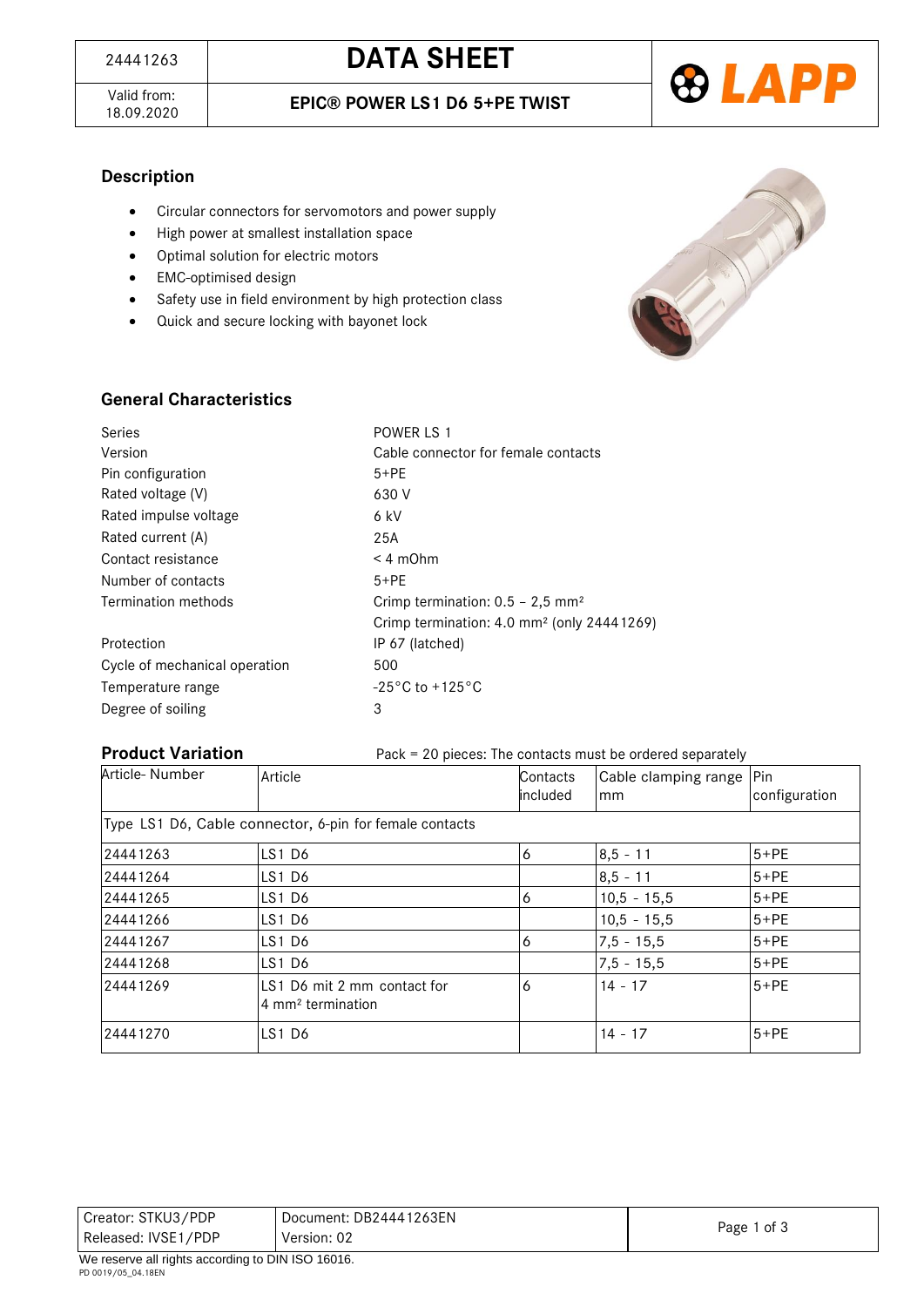

Valid from:<br>18.09.2020

#### **Materials and Surfaces**

| Housing         | Nickel-plated zinc die-casting, nickel-plated brass |
|-----------------|-----------------------------------------------------|
| Insert          | PА                                                  |
| Seal            | <b>FPM</b>                                          |
| Contacts        | <b>Brass</b>                                        |
| Contact surface | Au                                                  |

# **Approvals**

UL E-File Number **E249137** 

# **Standard**

Safety Standard IEC 61984; UL 2238; CSA 22.2 182.3



# **Technical Drawings**



| Article number | *Wrench size |
|----------------|--------------|
| 24441263       | 26           |
| 24441264       | 26           |
| 24441265       | 26           |
| 24441266       | 26           |
| 24441267       | 27           |
| 24441268       | 27           |
| 24441269       | 27           |
| 24441270       | 27           |



Good chemical resistance



Corrosion-resistant



Industrial machinery and plant engineering

| Creator: STKU3/PDP  | Document: DB24441263EN |             |
|---------------------|------------------------|-------------|
| Released: IVSE1/PDP | Version: 02            | Page 2 of 3 |